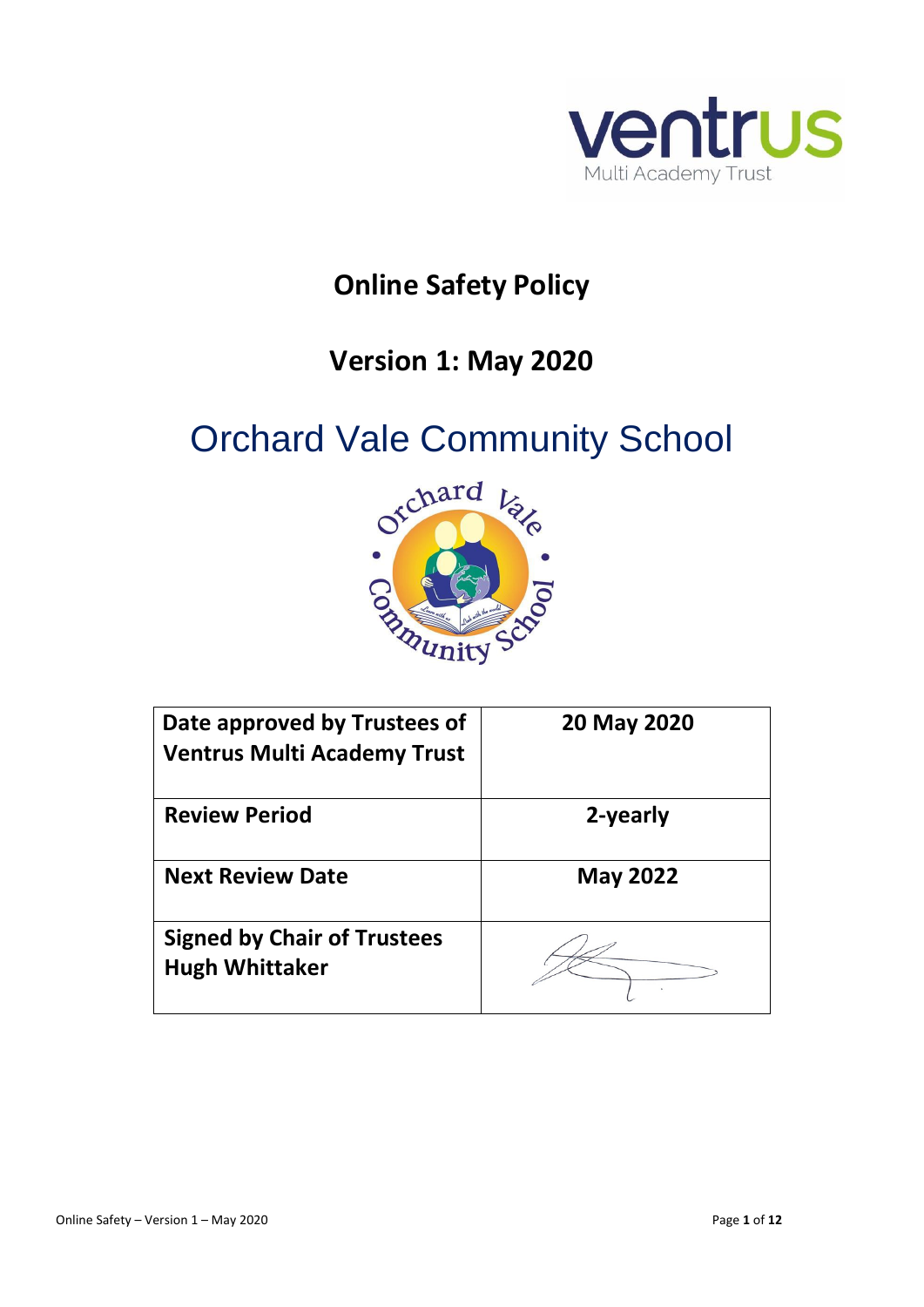$\mathbf{1}$ .  $2.$  $3.$ ROLFS AND RESPONSIBILITIES 44  $\mathbf{4}$  $4.1$  $4.2$ The Head Teacher (is also the Designated Safeguarding Lead in Ventrus schools) ...............................  $4.3$  $4.4$  $4.5$  $4.6$ 5.  $5.1$ 5.2  $5.3$  $5.4$  $5.4.1$  $5.4.2$ 5.4.3 EDUCATING PUPILS ABOUT ONLINE SAFETY [SUBJECT CHAMPION TO ENSURE THIS IS COVERED IN 6  $6.1$ 7. CYBER-BULLYING ISCHOOLS NEED TO ENSURE THIS IS REFLECTED IN THEIR BEHAVIOUR POLICIES 1.............. 8  $\mathbf{R}$  $8.1$  $8.2$  $8.3$ 9. 10. 11.  $12<sub>1</sub>$ 13. 

**CONTENTS**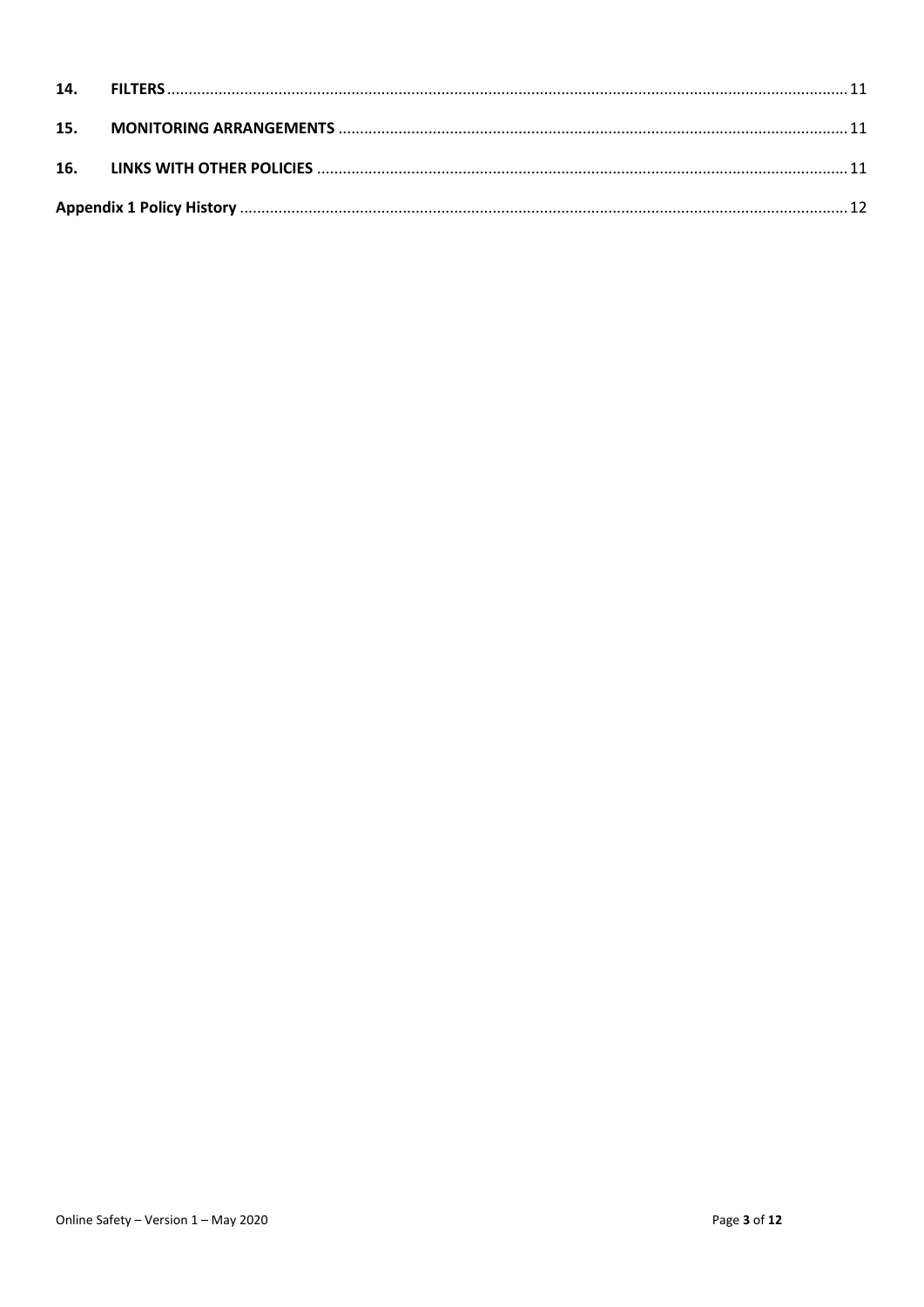# <span id="page-3-0"></span>**1. AIMS**

Ventrus aims to:

- Have robust processes in place to ensure the online safety of pupils, staff, volunteers and across our governance structures
- Deliver an effective approach to online safety, which empowers us to protect and educate the whole school community in its use of technology
- Establish clear mechanisms to identify, intervene and escalate an incident, where appropriate

# <span id="page-3-1"></span>**2. APPROACH**

New technologies have become integral to the lives of children and young people in today's society, both within their academic lives and also in their lives away from academia. We want young people to be able to fully utilise the benefits offered by ICT while doing so in a safe manner.

Online messaging, social networking and mobile technology effectively mean that children can always be 'online'. Their social lives, and therefore their emotional development, are bound up in the use of these technologies. Latest e-safety guidance states that the breadth of e-safety issues can be categorised into three areas of risk:

- content: being exposed to illegal, inappropriate or harmful material
- contact: being subjected to harmful online interaction with other users
- conduct: personal online behaviour that increases the likelihood of, or causes, harm.

The purpose of this policy is to ensure that Ventrus schools are kept aware of the risks, as well as the benefits, of technology and how to manage these risks and keep themselves and others safe. It details the measures that the schools have put in place to support this, as well as the rules and restrictions around the use of ICT and other technology across Ventrus.

# <span id="page-3-2"></span>**3. LEGISLATION AND GUIDANCE**

This policy is based on the Department for Education's statutory safeguarding guidance, Keeping Children Safe in Education, and its advice for schools on preventing and tackling bullying and searching, screening and confiscation. It also refers to the Department's guidance on protecting children from radicalisation.

It reflects existing legislation, including but not limited to the Education Act 1996 (as amended), the Education and Inspections Act 2006 and the Equality Act 2010. In addition, it reflects the Education Act 2011, which has given teachers stronger powers to tackle cyber-bullying by, if necessary, searching for and deleting inappropriate images or files on pupils' electronic devices where they believe there is a 'good reason' to do so.

The policy also takes into account the National Curriculum computing programmes of study. This policy complies with our funding agreement and articles of association.

## <span id="page-3-3"></span>**4. ROLES AND RESPONSIBILITIES**

#### <span id="page-3-4"></span>**4.1 Board of Trustees and Local Governing Bodies**

The Board of Trustees will have overall responsibility for monitoring this policy and ensuring the systems are in place for holding the Head Teachers to account for its implementation.

The Head Teacher/Senior Network Team staff will co-ordinate regular meetings with appropriate staff to discuss online safety, and monitor online safety logs, as provided by the designated safeguarding lead (DSL). The Local Safeguarding Governor will oversee online safety. At Orchard Vale Community School this person is Tamsin Ross.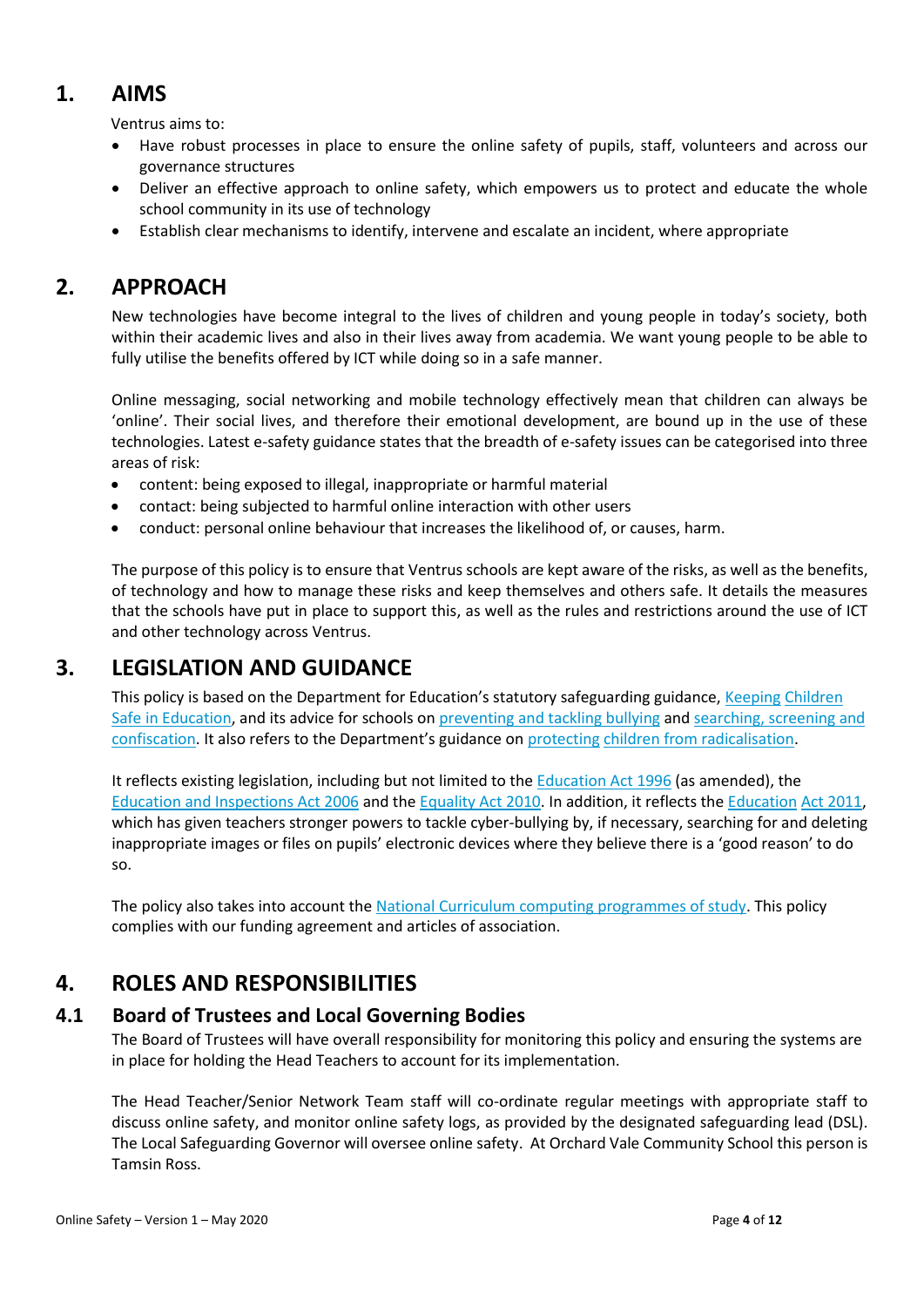All Trustees and Local Governors will:

- Ensure that they know the policy is in place and understand how the policy is managed at the individual school level.
- Agree and adhere to the terms defined in the Acceptable Use Agreement of Ventrus ICT systems and the internet.

#### <span id="page-4-0"></span>**4.2 The Head Teacher (is also the Designated Safeguarding Lead in Ventrus schools)**

The Head Teacher is responsible for ensuring that staff understand this policy, and that it is being implemented.

As DSL, the Head Teacher takes lead responsibility for online safety in school, in particular:

- Ensuring that staff understand this policy and that it is being implemented consistently throughout the school
- Linking with the Local Safeguarding Governor
- Working with TME/ICT manager and other staff, as necessary, to address any online safety issues or incidents
- Ensuring that any online safety incidents are logged and dealt with appropriately in line with this policy
- Ensuring that any incidents of cyber-bullying are logged and dealt with appropriately in line with the schools' behaviour policies
- Updating and delivering staff training on online safety.
- Liaising with other agencies and/or external services if necessary
- Providing regular reports on online safety in school to the Head Teacher and/or Local Governing Body

This list is not intended to be exhaustive.

#### <span id="page-4-1"></span>**4.3 The IT Team**

TME are commissioned to be responsible for ensuring:

- Appropriate filtering and monitoring systems, which are updated on a regular basis, keep pupils safe from potentially harmful and inappropriate content and contact online while at the school, including terrorist and extremist material.
- That all security aspects relating to IT that Ventrus' schools, including
- Antivirus/Windows updates/Backups are monitored and/or updated within a reasonable timescale of their general release availability.
- Access to potentially dangerous sites is blocked and, where possible, the downloading of potentially dangerous files is prevented.

#### <span id="page-4-2"></span>**4.4 All staff and volunteers**

All staff, including contractors and agency staff, and volunteers are responsible for:

- Maintaining an understanding of this policy
- Implementing this policy consistently
- Agreeing and adhering to the terms of the Acceptable Use Agreement on the school's ICT systems and the internet, and ensuring that pupils follow the school's terms of the Acceptable Use Agreement.
- Working with the Head Teacher to ensure that any online safety incidents are logged and dealt with appropriately in line with this policy
- Ensuring that any incidents of cyber-bullying are dealt with appropriately in line with the academy behaviour policy

This list is not intended to be exhaustive.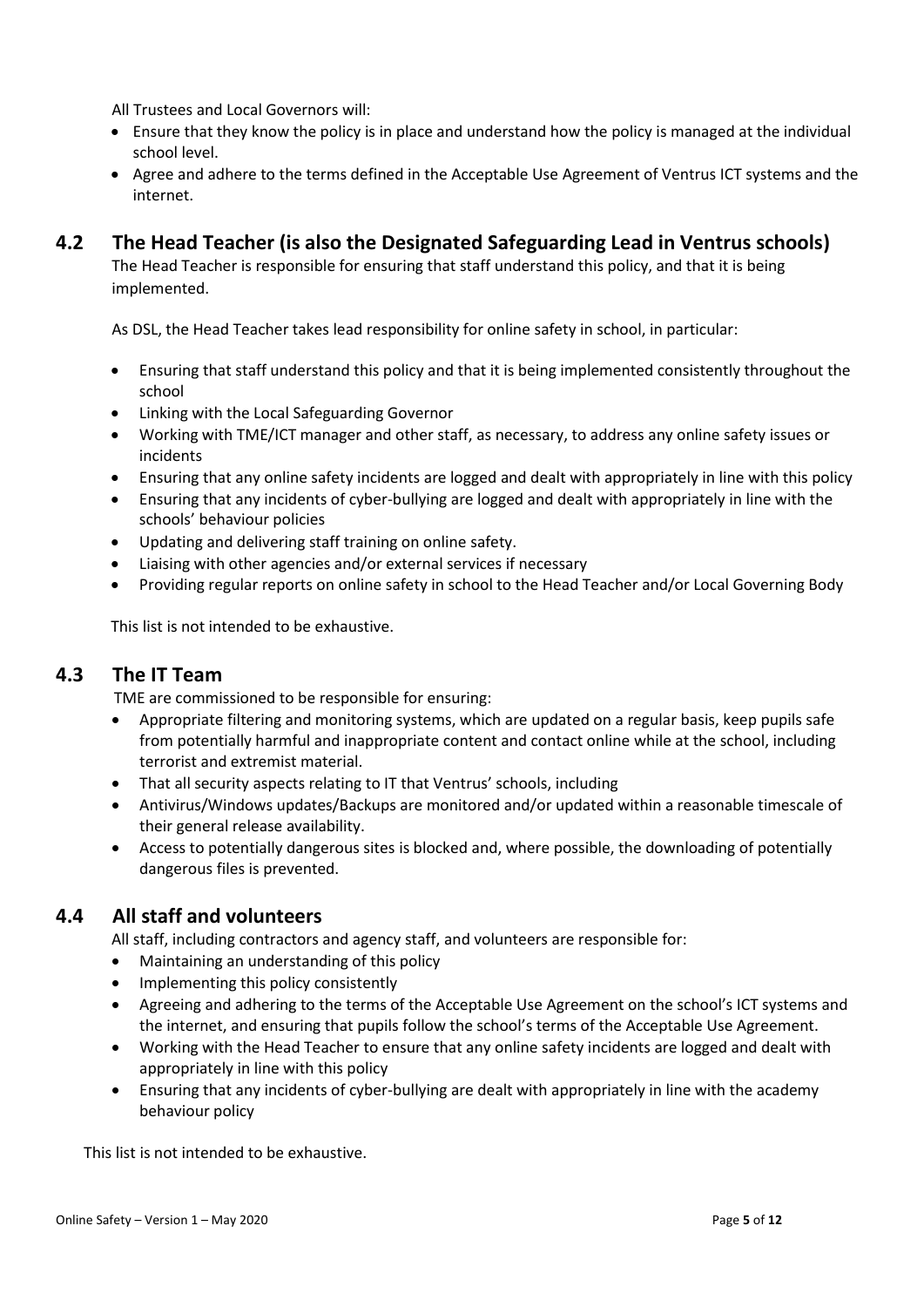#### <span id="page-5-0"></span>**4.5 Parents/Carers**

Parents/Carers are expected to:

- Notify a member of staff or the Head Teacher of any concerns or queries regarding this policy
- Understand that their child, in using Ventrus ICT systems, will have read, understood and agreed to the terms of the Acceptable Use Agreement on the school's ICT systems and internet.

Parents can seek further guidance on keeping children safe online from the following organisations and websites:

- What are the issues? UK Safer Internet Centre: https://www.saferinternet.org.uk/advicecentre/parentsand-carers/what-are-issues
- Hot topics, Childnet International: http://www.childnet.com/parents-and-carers/hot-topics
- Parent factsheet, Childnet International: http://www.childnet.com/ufiles/parents-factsheet-09-17.pdf

#### <span id="page-5-1"></span>**4.6 Visitors and members of the community**

Visitors and members of the community who use the Ventrus IT systems or internet will be made aware of this policy, when relevant, and expected to read and follow it. If appropriate, they will be expected to agree to the terms of the Acceptable Use Agreement.

## <span id="page-5-2"></span>**5. MOBILE TECHNOLOGIES**

#### <span id="page-5-3"></span>**5.1 Personal Mobile devices (including phones)**

The school allows staff to bring in personal mobile phones and devices for their own use during designated times outside of the classroom. These are not to be used at any time whilst children are present.

With Head Teacher consent, staff personal mobile devices may be connected to the internet via the schools WiFi network. Where consent is given, Head Teachers will meet with staff individually and make them aware that they are required to adhere to the Ventrus policies and procedures, when using their device.

The school is not responsible for the loss, damage or theft of any personal mobile device.

#### <span id="page-5-4"></span>**5.2 Managing email**

- The use of email within school is an essential means of communication for staff.
- Pupils currently do not access individual email accounts within school.
- Staff must use the school's approved email system for any school business.
- Staff must inform Head Teacher if they receive an offensive or inappropriate e-mail.

#### <span id="page-5-5"></span>**5.3 Social Networking**

The school does not permit the pupils to access their private accounts on social or gaming networks at any time during the school day.

The school also strongly discourages children from using age inappropriate social networking outside of school. Should the staff be made aware of incidents or activities on these social networks, which has a direct effect on the children's behaviour or attitudes within school, then the school reserves the right to take action regarding their accounts. This may include discussions with parents, information letters or reporting the child's access to the respective organisations/companies.

#### <span id="page-5-7"></span><span id="page-5-6"></span>**5.4 Safe Use of Images**

#### **5.4.1 Creation of videos and photographs**

The school permits the appropriate taking of images by staff and pupils with school equipment, in line with the ICO Guidelines, as part of their teaching.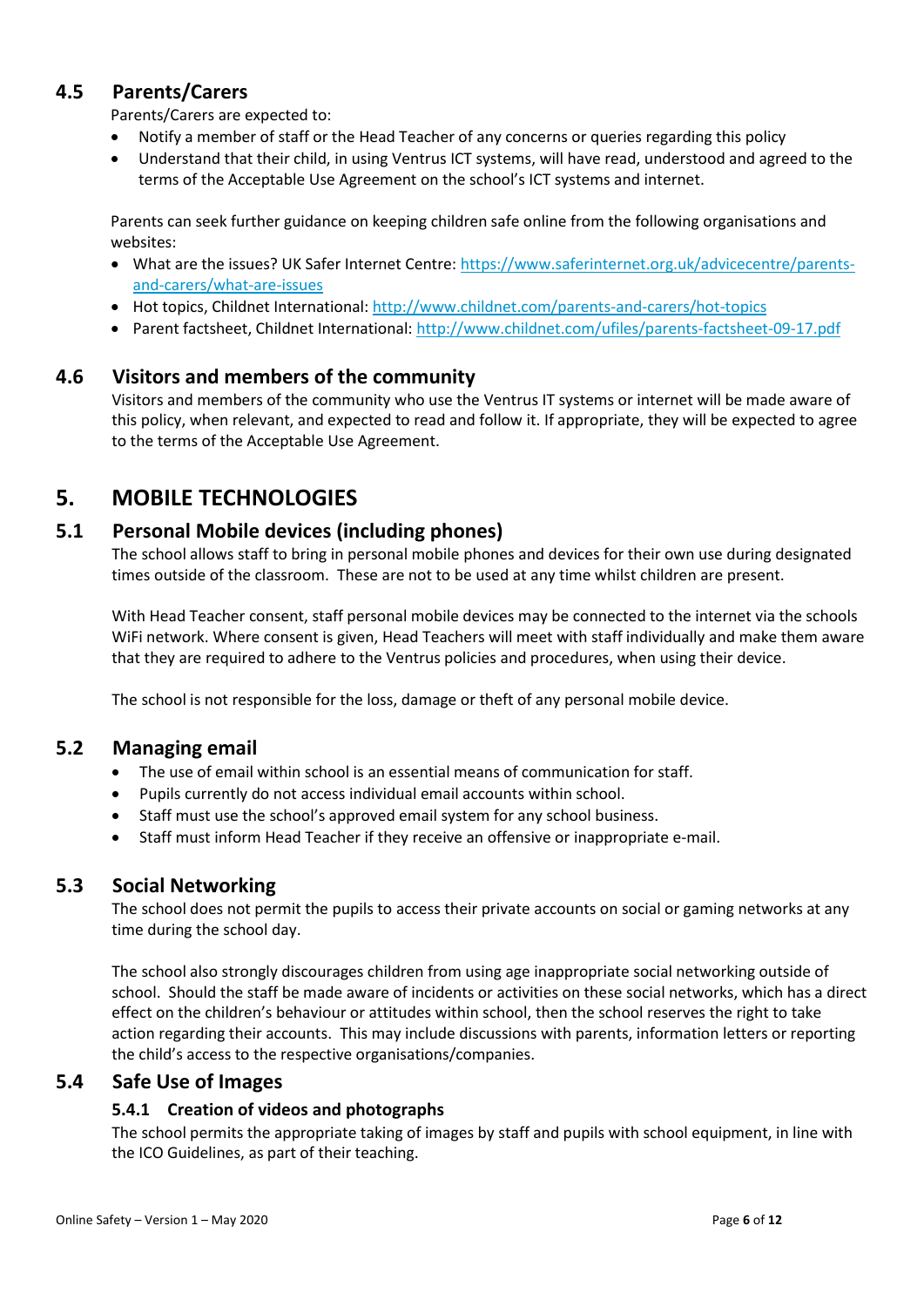All staff are aware of specific children (they have responsibility for) in school which do or do not have photograph permissions. If they do have permission, staff are aware of which platforms they can be used on.

Staff are not permitted to use personal digital equipment, such as mobile phones and cameras, to record images of pupils, this includes field trips. School's own mobile devices must be used in this case.

#### <span id="page-6-0"></span>**5.4.2 Publishing pupils' images and work**

All parents/guardians will be asked to give permission to use their child's work/photos in publicity materials or on the school website, twitter account or mobile app.

This consent form is considered valid for the entire period that the child attends this school unless there is a change in the child's circumstances where consent could be an issue.

Parents/ carers may withdraw or amend permission, in writing, at any time.

Pupils' names will not be published alongside their image and vice versa on the school website, twitter account, mobile app or any other school based publicity materials.

#### <span id="page-6-1"></span>**5.4.3 Storage of Images**

Images/ films of children will be stored securely by the school on their secure server or cloud storage, or on teacher's individual school laptops/school computers.

# <span id="page-6-2"></span>**6. EDUCATING PUPILS ABOUT ONLINE SAFETY [SUBJECT CHAMPION TO ENSURE THIS IS COVERED IN COMPUTING CURRICULUM]**

Pupils will be taught about online safety as part of the curriculum.

In Key Stage 1, pupils will be taught to:

- Use technology safely and respectfully, keeping personal information private.
- Identify where to go for help and support when they have concerns about content or contact
- on the internet or other online technologies

Pupils in Key Stage 2 will be taught to:

- Use technology safely, respectfully and responsibly.
- Recognise acceptable and unacceptable behaviour.
- Identify a range of ways to report concerns about content and contact.

The safe use of social media and the internet will also be covered in other subjects where relevant, this includes safeguarding across the curriculum including supporting and minimising risk of online radicalisation and extremism.

The school will use assemblies to raise pupils' awareness of the dangers that can be encountered online and may also invite speakers to talk to pupils about this.

#### <span id="page-6-3"></span>**6.1 Distance Learning**

Schools will ensure that a robust system is in place to facilitate distance learning through the use of trust approved secure online platforms. This platform should only be accessible by approved members of staff and students. Parents and students will be provided details of how to access the distance learning platform when the need arises. All activity through the online learning platform must conform to the trust acceptable use policy and be professional in content and tone. No personal information of students or teachers should be published to any area of the learning platform, this includes videos/photographs where an individual is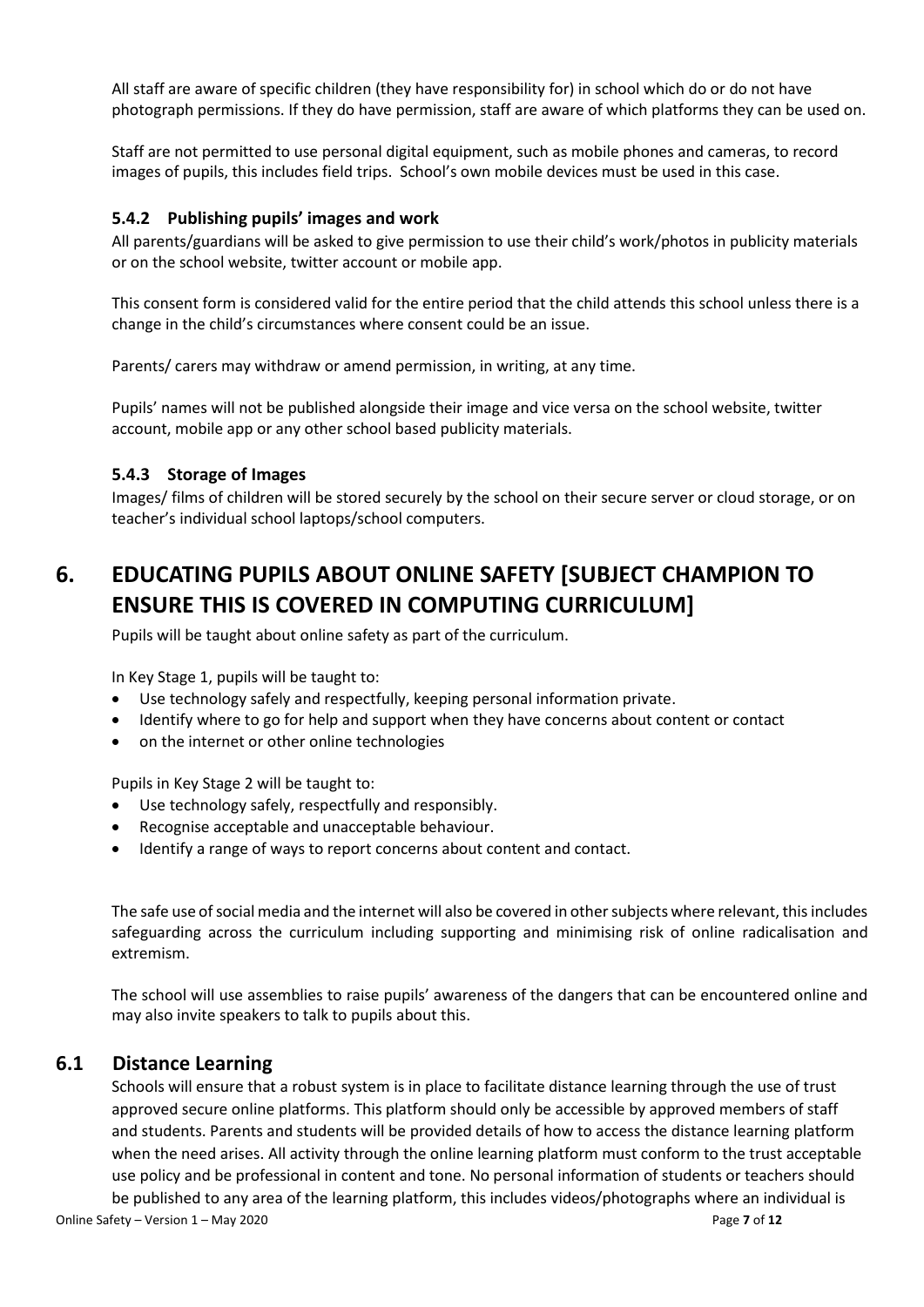identifiable, phone numbers and email addresses. Inappropriate use of the online learning platform should be reported to the Head Teacher.

# <span id="page-7-0"></span>**7. EDUCATING PARENTS/CARERS ABOUT ONLINE SAFETY**

In Ventrus schools, the Head Teacher, as DSL, will raise parents'/carers' awareness of internet safety in letters or other communications home, in information via school websites. This policy will also be shared with parents/carers.

Online safety will also be covered during parents'/carers' evenings/workshops.

If parents have any queries or concerns in relation to online safety, these should be raised in the first instance with the Head Teacher.

Concerns or queries about this policy can be raised with any member of staff or the Head Teacher.

# <span id="page-7-1"></span>**8. CYBER-BULLYING [SCHOOLS NEED TO ENSURE THIS IS REFLECTED IN THEIR BEHAVIOUR POLICIES]**

#### <span id="page-7-2"></span>**8.1 Definition**

Cyber-bullying takes place online, such as through social networking sites, messaging apps or gaming sites. Like other forms of bullying, it is the repetitive, intentional harming of one person or group by another person or group, where the relationship involves an imbalance of power. (See also the school Behaviour Policy.)

#### <span id="page-7-3"></span>**8.2 Preventing and addressing cyber-bullying**

To help prevent cyber-bullying, we will ensure that pupils understand what it is and what to do if they become aware of it happening to them or others. We will ensure that pupils know how they can report any incidents and are encouraged to do so, including where they are a witness rather than the victim.

The school will actively discuss cyber-bullying with pupils, explaining the reasons why it occurs, the forms it may take and what the consequences can be.

- Class teacher's/form tutors will discuss cyber-bullying with their classes/tutor groups, and the issue will be addressed in assemblies.
- All teaching staff will find opportunities to use aspects of the curriculum to cover cyber-bullying. This includes personal, social, health and economic (PSHE) education, and other subjects where appropriate.
- All staff, Local Governors and volunteers (where appropriate) will receive training on cyber-bullying, its impact and ways to support pupils, as part of safeguarding training.
- Annually, the school will send information/leaflets on cyber-bullying to parents, so that they are aware of the signs, how to report it and how they can support children who may be affected.
- In relation to a specific incident of cyber-bullying, the school will follow the processes set out in the school Behaviour Policy. Where illegal, inappropriate or harmful material has been spread among pupils, the Head Teacher will use all reasonable endeavours to ensure the incident is contained.
- In consultation with the Ventrus Executive Leadership Team, the Head Teacher will consider whether the incident should be reported to the police if it involves illegal material, and will work with external services if it is deemed necessary to do so.

#### <span id="page-7-4"></span>**8.3 Examining electronic devices**

School staff have the specific power under the Education and Inspections Act 2006 (which has been increased by the Education Act 2011) to search for and, if necessary, delete inappropriate images or files on pupils'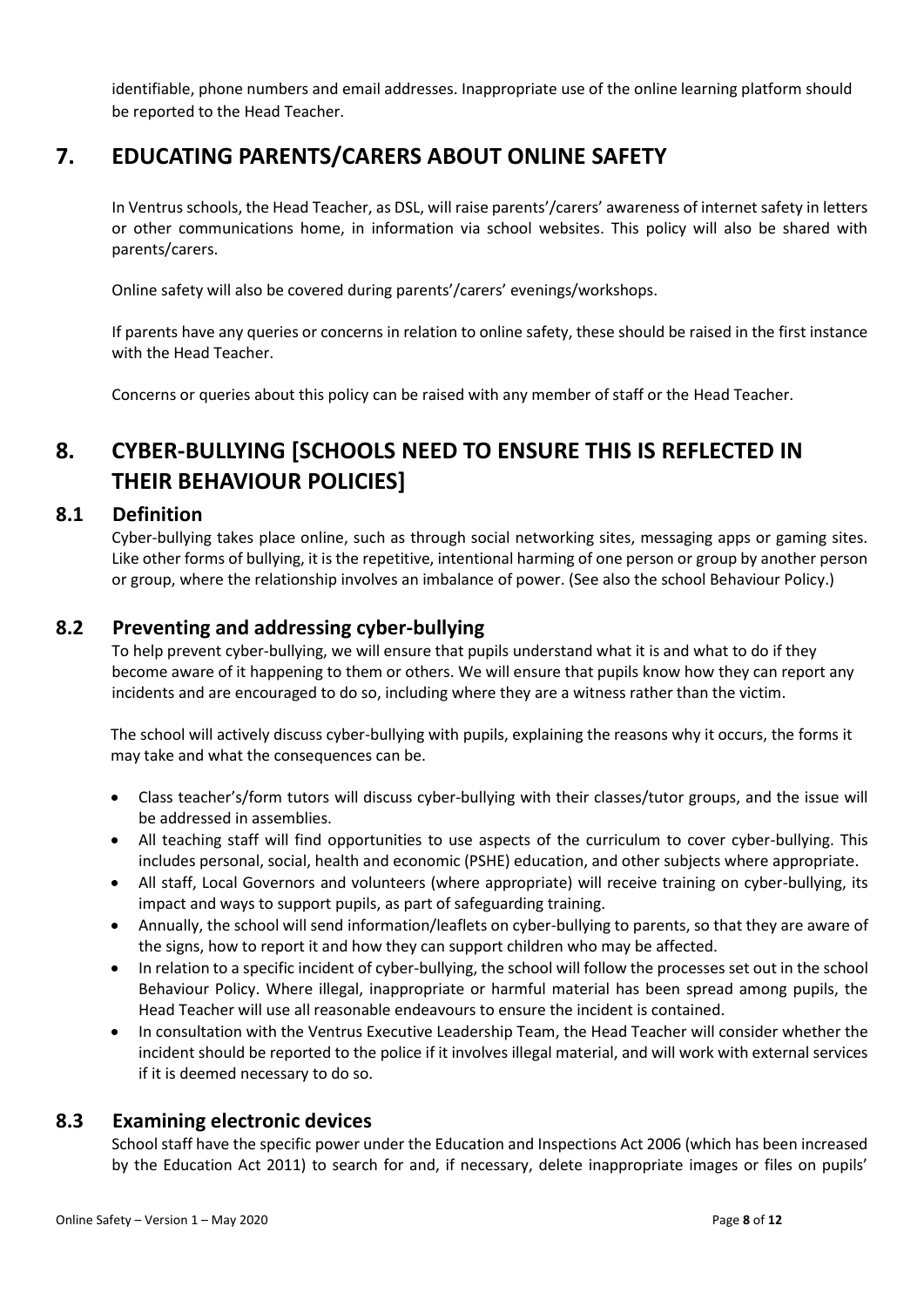electronic devices, including mobile phones, iPads and other tablet devices, where they believe there is a 'good reason' to do so.

When deciding whether there is a good reason to examine or erase data or files on an electronic device, staff must reasonably suspect that the data or file in question has been, or could be, used to:

- Cause harm, and/or
- Disrupt teaching, and/or
- Break any of the school rules

If a member of staff suspects either of the above, they must immediately inform the Head Teacher, who is responsible for deciding the appropriate course of action. Where the Head Teacher takes the decision to examine a pupil's electronic device, the Head Teacher must be accompanied by a member of their senior leadership team.

If inappropriate material is found on the device, it is up to the Head Teacher, in conjunction with the accompanying member of the senior leadership team to decide whether they should:

- Retain it as evidence (of a criminal offence or a breach of the school Behaviour Policy), and/or
- Report it to the police

Any searching of pupils will be carried out in line with the DfE's latest guidance on screening, searching and confiscation.

Any complaints about searching for images or files on pupils' electronic devices will be dealt with through the Ventrus Complaints Policy and Procedure.

## <span id="page-8-0"></span>**9. ACCEPTABLE USE OF THE INTERNET IN THE SCHOOL**

All pupils, parents, staff, volunteers and governors are made aware of the Acceptable Use agreement regarding the acceptable use of the school's ICT systems and the internet. Visitors will be expected to read and agree to the school's terms on acceptable use if relevant.

Use of the school's internet must be for educational purposes only, or for the purpose of fulfilling the duties of an individual's role. We will monitor the websites visited by pupils, staff, volunteers, governors and visitors (where relevant) to ensure they comply with the above. More information is set out in the acceptable use agreements.

# <span id="page-8-1"></span>**10. PUPILS USING MOBILE DEVICES IN THE SCHOOL**

Pupils should not bring mobile devices into school, if they need to they are not permitted to use them during:

- The school day
- Clubs before or after school, or any other activities organised by the school.
- Any device must be handed to their Teacher to keep in a secure place for the school day

Any use of mobile devices in school by pupils must be in line with the terms of the Acceptable Use Agreement.

Any breach of the acceptable use agreement by a pupil may trigger disciplinary action in line with the school's Behaviour Policy, which may result in the confiscation of their device.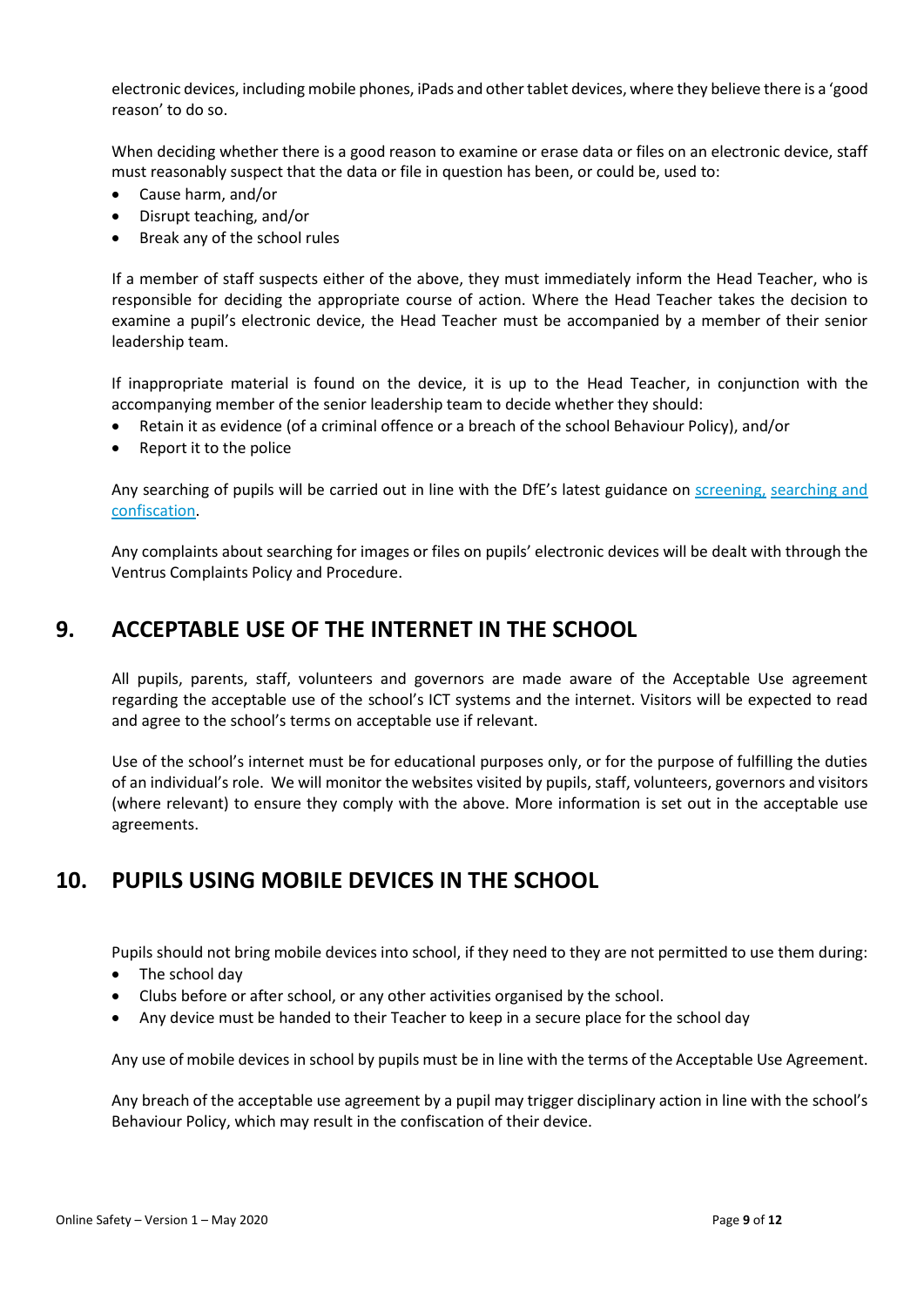# <span id="page-9-0"></span>**11. STAFF USING WORK DEVICES OUTSIDE OF THE SCHOOL**

Staff members using a work device outside school must not install any unauthorised software on the device and must not use the device in any way which would violate the terms of the Acceptable Use Agreement, as set out in the Ventrus Code of Conduct and Ventrus Data Protection Policy

Staff must ensure that their work device is secure and password-protected, and that they do not share their password with others. They must take all reasonable steps to ensure the security of their work device when using it outside school. Any USB devices containing data relating to the school **MUST** be encrypted.

If staff have any concerns over the security of their device, they must seek advice from the TME/Network Manager.

# <span id="page-9-1"></span>**12. HOW THE SCHOOL WILL RESPOND TO ISSUES OF MISUSE**

Where a pupil misuses the school's IT systems or internet, we will follow the procedures set out in the school Behaviour Policy. The action taken will depend on the individual circumstances, nature and seriousness of the specific incident, and will be proportionate.

Where a staff member misuses the school's IT systems or the internet, or misuses a personal device where the action constitutes misconduct, the matter will be dealt with in accordance with the Ventrus Conduct Policy and/or disciplinary procedures. The action taken will depend on the individual circumstances, nature and seriousness of the specific incident.

In consultation with the Ventrus Executive Leadership Team, the Head Teacher will consider whether incidents which involve illegal activity or content, or otherwise serious incidents, should be reported to the police.

### <span id="page-9-2"></span>**13. TRAINING**

All new staff members will receive training, as part of their induction, on safe internet use and online safeguarding issues including cyber-bullying and the risks of online radicalisation and extremism.

All staff members will receive refresher training at least once each academic year as part of safeguarding training, as well as relevant updates as required (for example through emails, e-bulletins and staff meetings).

As DSL, the Head Teacher will undertake child protection and safeguarding training; they will deliver safeguarding training, at a frequency determined by the Ventrus Safeguarding Policy, to all staff. This safeguarding training will include elements of online safety. They will also update their knowledge and skills on the subject of online safety at regular intervals, and at least annually.

Local Governors will receive training on safe internet use and online safeguarding issues, as part of their safeguarding training.

Volunteers will receive appropriate training and updates, if applicable. More information about safeguarding training is set out in the Ventrus Safeguarding Policy.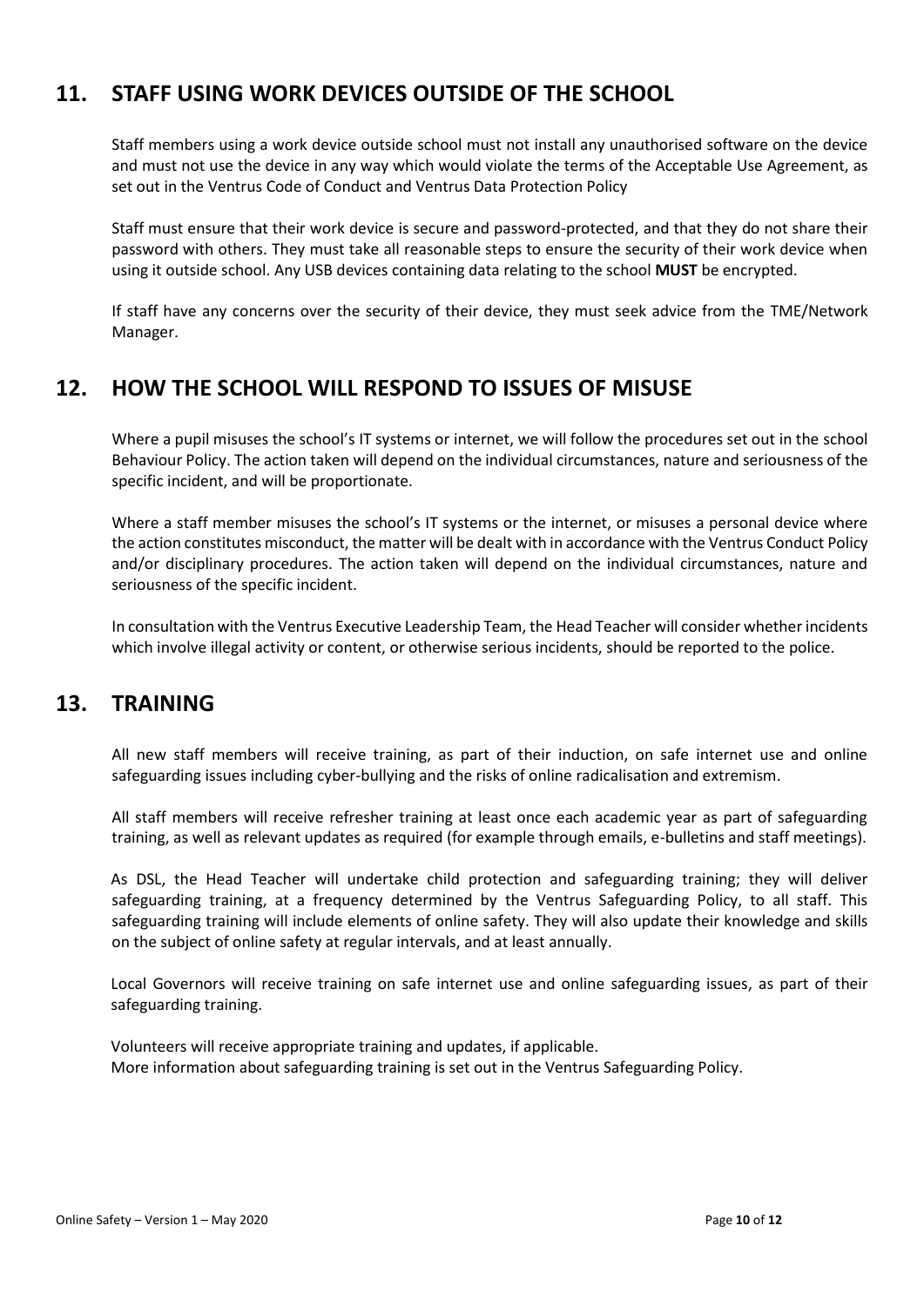# <span id="page-10-0"></span>**14. FILTERS**

All Ventrus internet connections are subject to internet access controls. These controls restrict the type of internet connections that can be established.

By default general web traffic (HTTP and HTTPS) is permitted. Other types of connections will be subject to review.

All web traffic is filtered as defined by filter categories in addition to whitelists and blacklists to supplement the categories where required. The filter categories must be regularly updated and include blacklists as defined by the Internet Watch Foundation.

Whilst every effort will be made to ensure inappropriate content is not accessible, Ventrus recognise that some inappropriate access could still be possible. Ventrus mitigates against the impact of this gap through appropriate education of all users, and additional safety mechanisms, such as computer monitoring software.

## <span id="page-10-1"></span>**15. MONITORING ARRANGEMENTS**

All connections to the internet are monitored. Where possible capturing the username, date, time and URL that is accessed. All schools use Netsweeper via Schools Broadband to monitor internet usage. The Head Teacher will be informed of any concerns.

To monitor and provide enhanced filtering of the internet Ventrus will intercept and decrypt HTTPS traffic. Traffic relating to financial services and health and medicine categories will not be intercepted. Where possible computer workstations will have additional monitoring software installed.

Ventrus computers are protected by a number of different mechanisms to keep the computers and all users safe. These protections will include:

- specific policies to limit the administrative access of the device;
- firewalls and anti-virus software to protect against malicious attack of the device;
- regular software update processes to automatically patch vulnerabilities.

## <span id="page-10-2"></span>**16. LINKS WITH OTHER POLICIES**

This online safety policy is linked to our:

- Child protection and safeguarding policy
- Behaviour policy
- Staff Disciplinary Procedures
- Data Protection Policy and Privacy Notices
- Ventrus Complaints Policy and Procedures